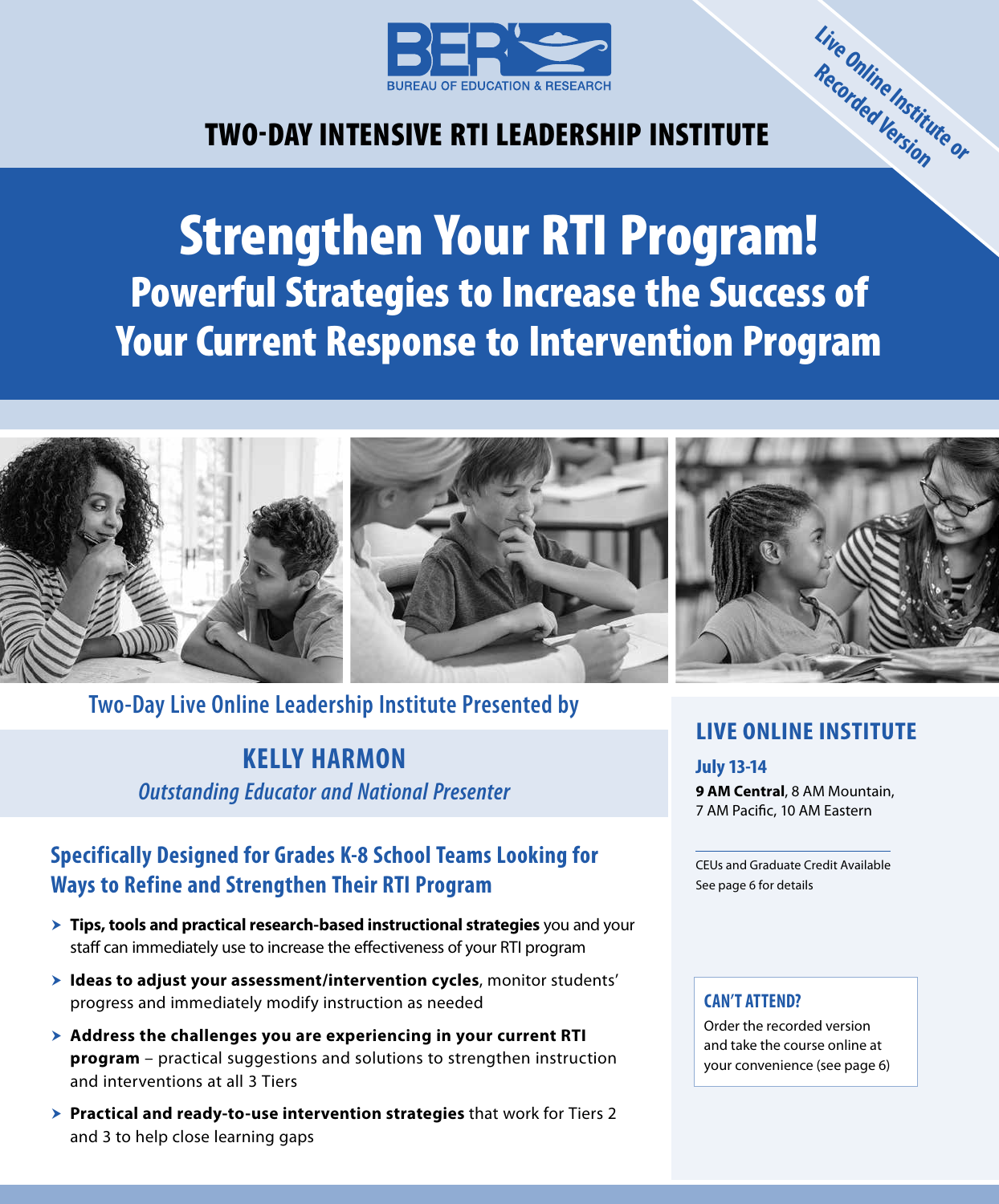# **Practical Ideas and Strategies**

Learn how to better lead your school or district RTI program in this strategy-packed, two-day institute led by nationally acclaimed presenter and RTI facilitator **Kelly Harmon**. Specifically designed for school teams who are using the RTI model and are looking for ways to strengthen it, this two-day institute will help you look at new and different ways to refine and build your RTI model to better focus on planning learning goals that meet the needs of your students. Discover strategies to increase all students' success at the Tier 1 level and interventions that work for those students who need further, small group instruction at Tiers 2 and 3. This is a unique opportunity to take a closer look at your RTI program; identify the most effective, research-based, instructional practices; and learn how to implement them in your own school or district.

**You and your team will walk away with dozens of research-based strategies and an extensive digital resource handbook to help you refine and strengthen your RTI program.**



# **A Practical, Two-Day Leadership Institute Focused on Increasing the Effectiveness of Your RTI Program**

Plan to attend as a school or district team to strengthen the instruction in your RTI program. You will learn how to build on the success of your current RTI program, identify key instructional components that have the greatest impact on student achievement and find the specific areas you need to target for implementation and improvement. Discover ways to increase the effectiveness of your Tier 1, Tier 2 and Tier 3 instruction and interventions. You will leave equipped with a wealth of research-based strategies to develop and improve your RTI program.



## **Develop a Plan to Strengthen and Refine Your RTI Program**

Learn how to build a school team approach where all teachers shift to a model of collective responsibility for the success of all students. Learn creative ways to better use the resources you have to develop a collaborative and successful approach to working with students who need more intensive and specific interventions at Tiers 2 and 3. The focus of these two days will be on implementing the crucial components of an effective RTI program, maximizing time to provide quality interventions, defining the roles of the school team, implementing research-based interventions, and how RTI works successfully in a variety of schools. This is a unique opportunity to work and plan with your school team.



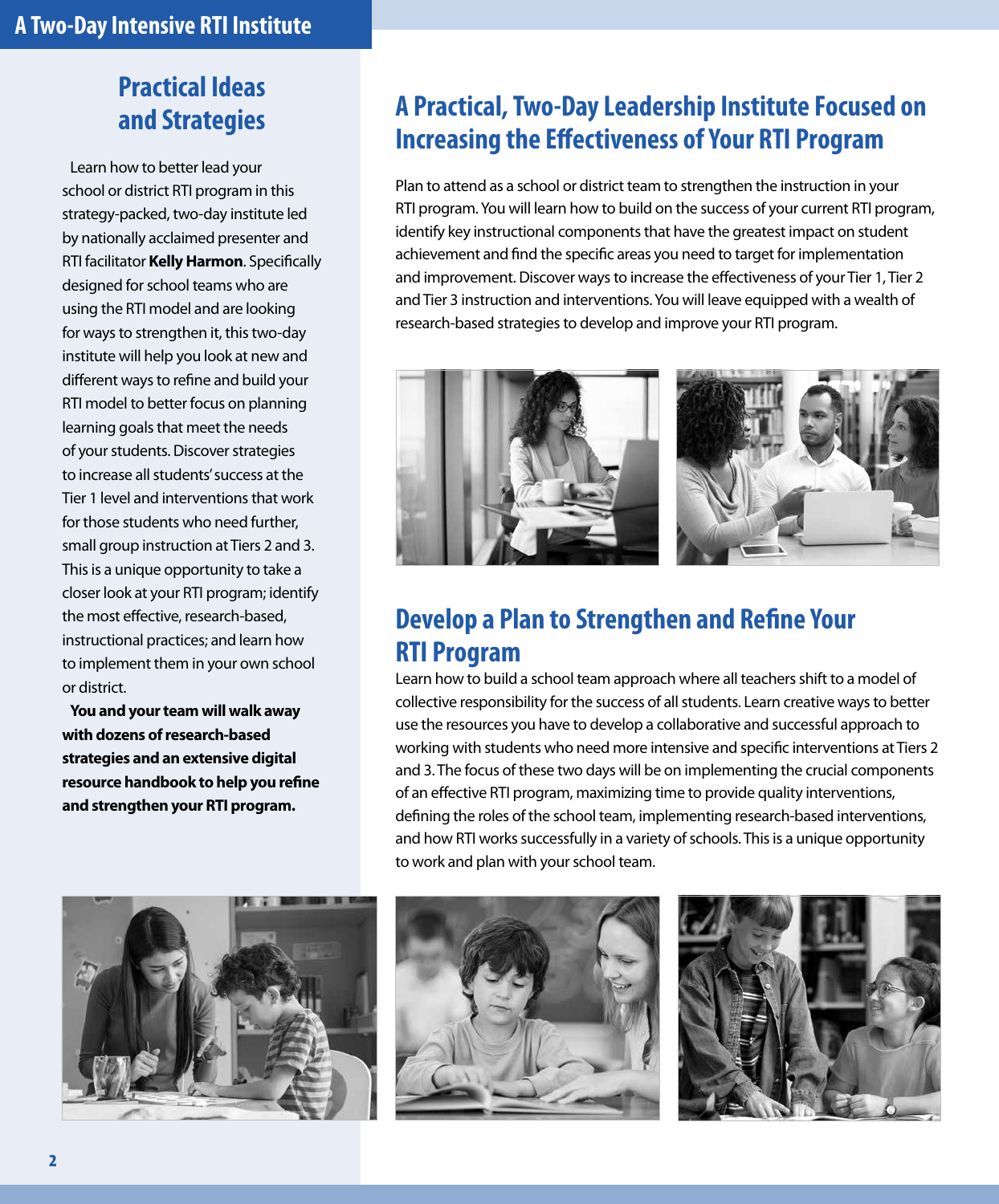# **Two-Day Intensive RTI Leadership Institute** *Here's what you will learn:*

- **> Practical strategies for school teams** who are using the RTI model and are looking for ways to refine and strengthen it
- **> Increase the success of your Tier 1 instruction** develop a schoolwide focus on high-quality instruction to better meet the needs of all students
- **> Strategic Tier 2 interventions** that include more time, small group and focused instruction
- **Tier 3 intensive interventions** what makes an intervention intensive
- **K** Ways to closely monitor learning and immediately make adjustments
- $\triangleright$  **Use universal screening and formative assessments** in meaningful and intentional ways
- > How to create specific standards-based learning goals
- h Break down your learning goals to **create a brain-based progression of instruction**
- **h** Design lessons that link prior knowledge to new learning targets
- $\triangleright$  **Use whole group and small, flexible groups** to increase success for all students
- **Tools to document student progress** more efficiently and accurately, plus ideas to get your school on the same page
- **Reach at-risk students** earlier and more quickly through team collaboration
- **> Build a collaborative school culture** where all teachers are collectively responsible for the success of all students
- **Create a toolbox** of effective interventions
- **Example 3 Strengthen your schoolwide Tier 1 instruction** to increase success for all students
- **h** Maximize the quality of Tier 2 interventions without exhausting staff or students
- **> Strengthen your assessment process** by documenting student progress more efficiently and effectively
- **Expand the circle of support** for students in Tiers 2 and 3

*Very informative! Kelly is an enthusiastic and extremely knowledgeable presenter. My understanding of RTI strategies and interventions have increased immensely."*

– MARY BOLAND, READING SPECIALIST



**To Register, Call Toll-Free** *1-800-735-3503*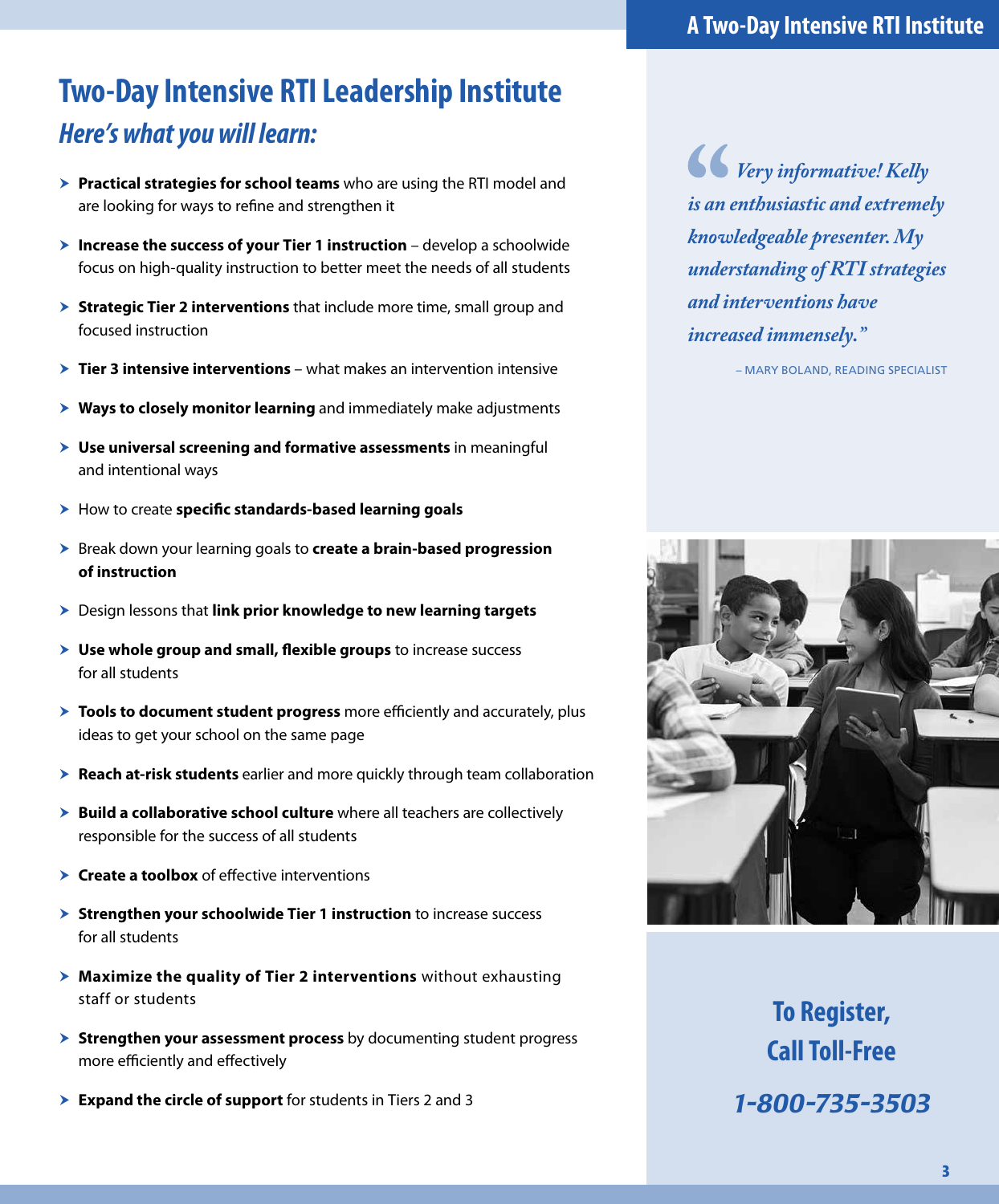# **A Message From Your Institute Leader, Kelly Harmon**



*…you will gain strategies to help lead your team to better practices in the classroom and strengthen their collaborative skills to work together for all students…"*



Bureau of Education & Research 915 118th Avenue SE • PO Box 96068 • Bellevue, WA 98009-9668 Phone (800) 735-3503 • Fax (425) 453-1134 • www.ber.org

Dear Colleague:

Response to Intervention is an exciting strategy schools across the nation are using to prevent students from failing by identifying and meeting their needs earlier and more efficiently. I have worked with dozens of schools and districts to develop and refine their RTI programs and I am excited to facilitate this two-day institute to help you and your team improve your RTI program.

We will discuss how school teams can better collaborate to make the RTI process more efficient and effective. I will share practical tips and techniques for enhancing Tier 1 instruction to reduce the number of students needing interventions. We will look at strategies to organize your interventions to include intensive, systematic and multi-level instruction for Tiers 2 and 3. Most importantly, you will gain strategies to help lead your team to better practices in the classroom and strengthen their collaborative skills to work together for all students.

If you are currently using RTI and want to enhance and refine what you are doing, you won't want to miss this opportunity! I look forward to meeting you and helping you address the challenges you are experiencing in your current RTI program.

Sincerely,

Kelly Harmon

Kelly Harmon

P.S. Be prepared to take back **practical strategies and ideas you can use immediately** to increase the effectiveness of RTI in your school(s).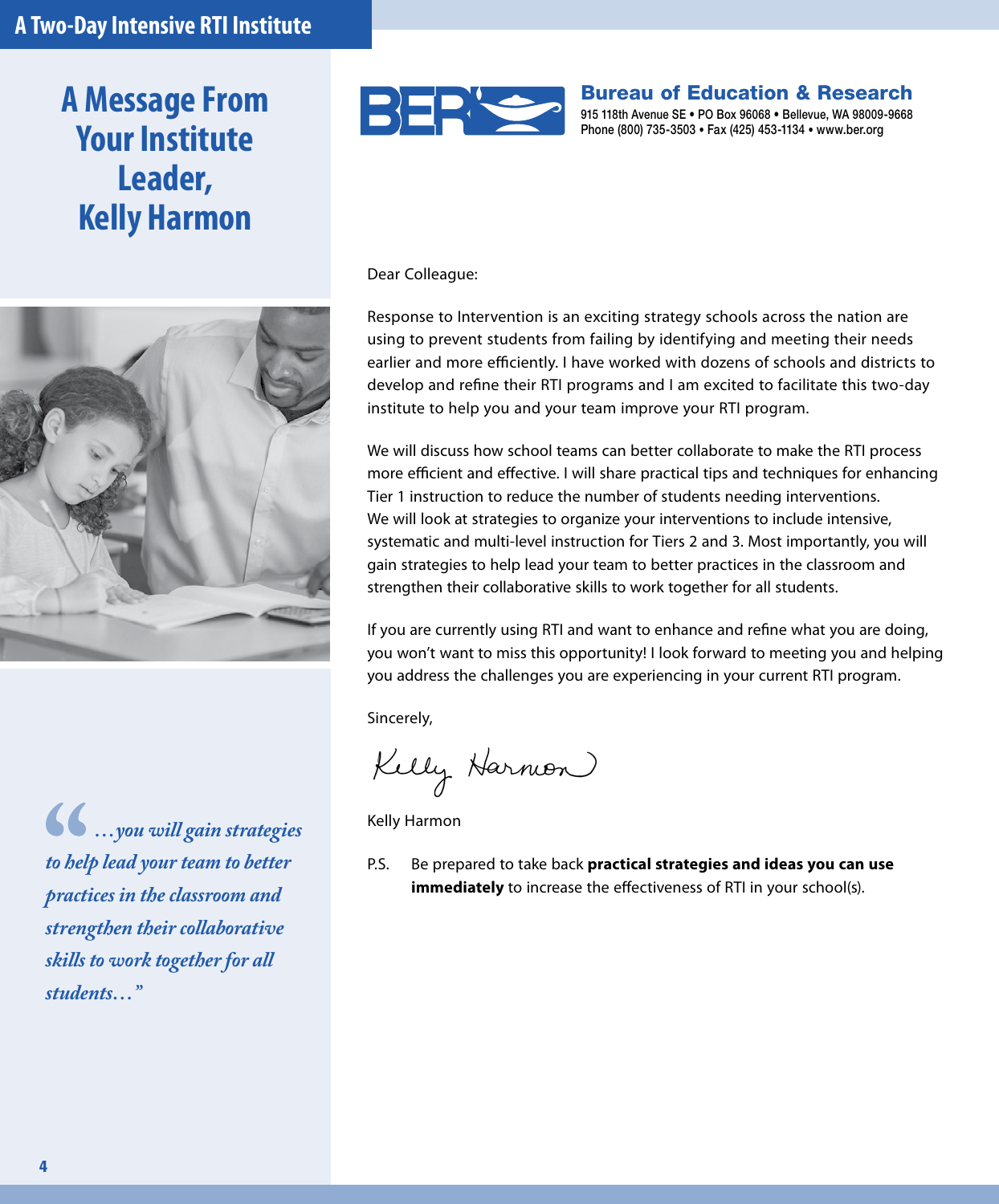# **What Your Colleagues Say About Kelly Harmon**

*"Kelly is a wealth of knowledge! This was a great opportunity for my team to attend and validate what we're currently doing and plan out a program for continued growth and success."* – Rob Titus, Principal

*"This is one of the best trainings I have ever attended! Kelly's vast knowledge was so energizing."* – Corinne Mesmer, Principal

*"I am so excited to implement all of the strategies and resources that Kelly shared. Thank you so much!"* – Dana Park, RTI Teacher

*"This institute is amazing! The amount of information I learned is astounding. Kelly's knowledge of research, best practices and RTI is incredible!"* – Kristin Travaglini, Reading Specialist

*"Excellent job! Kelly is very knowledgeable, engaging and continuously checked-in with attendees to ensure our questions were answered."* – Laurie Kuhn, Teacher/Data Specialist

*"Kelly knows her content! She made the two days very productive and enjoyable."* – Sheila McNally, Reading/AIS Teacher

## **About BER Institutes**

#### **Outstanding Instructors**

All programs are led by outstanding, top-rated BER national trainers.

#### **Extensive Digital Resource Handbook**

You'll receive an extensive digital resource handbook full of practical strategies and resources.

#### **Highly Interactive**

You'll be able to ask questions, consult with the instructor, and share ideas with other participants.

#### **Program Guarantee**

As we have for 44 years, we guarantee the high quality of our programs. If you are not satisfied, we'll give you a 100% refund.

## **Uniquely Qualified Instructor**

**KELLY HARMON** is an enthusiastic and engaging presenter with a wealth of experience in using Response to Intervention. Her 25 years of experience working with struggling, at-risk learners has provided her with a clear insight into the frustrations, challenges and rewards of teaching, and the issues teachers face daily as they work to close the achievement gap for all students. She is currently involved in the RTI process in numerous schools and is excited about how it can make a dramatic difference for students when implemented with a collaborative team effort. Based on her implementation experiences, Kelly has a wealth of ideas and strategies to help you refine your own RTI program. She is the author of the book, *Practicing Skills, Strategies, & Processes: Classroom Techniques to Help Students Develop Proficiency* and the author of *Strengthen Your RTI Program! Powerful Strategies to Increase the Success of Your Current Response to Intervention Program*, the extensive digital resource handbook she developed just for this two-day, strategy-packed institute that can be used immediately with your school when you return.

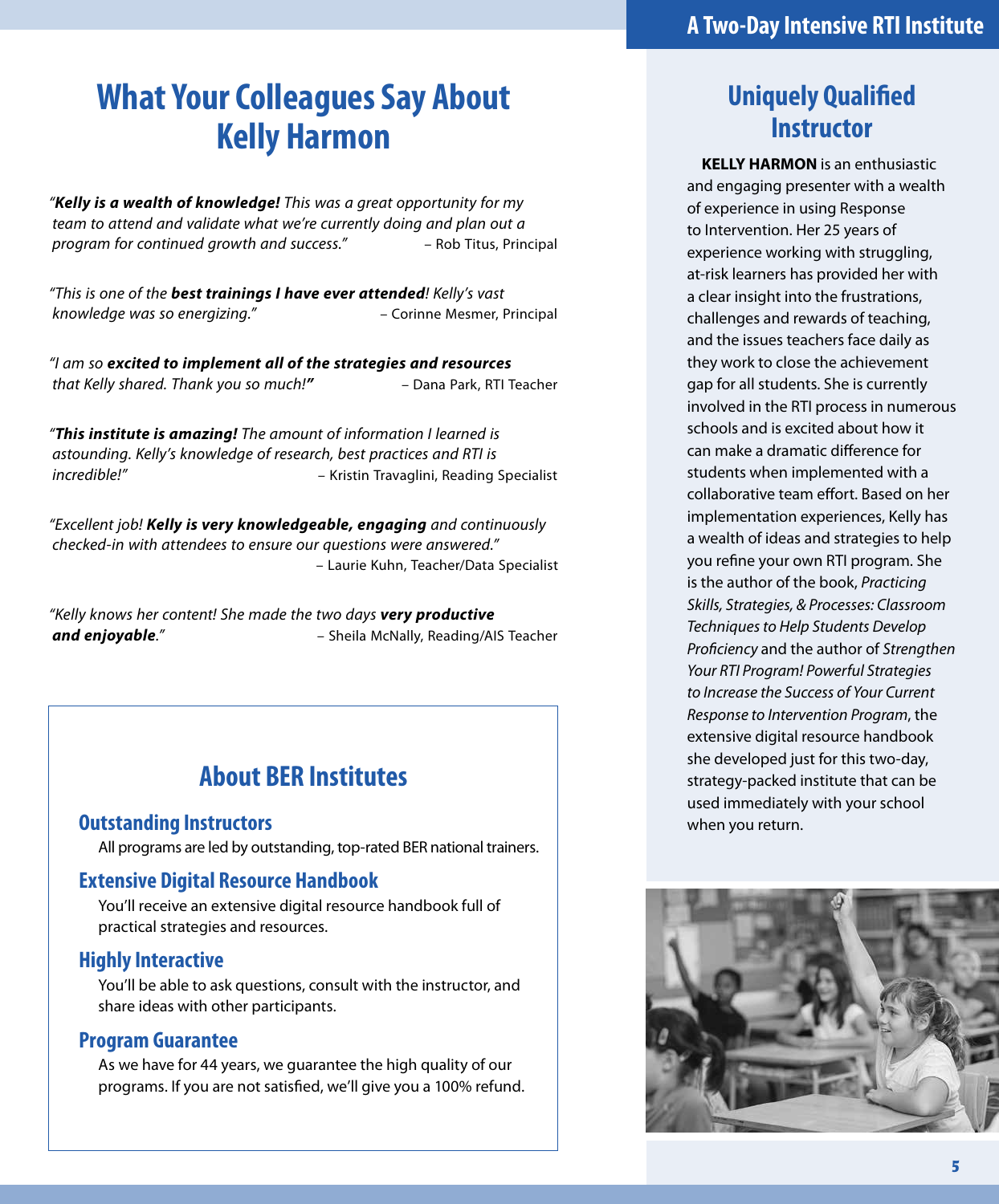# **Special Benefits of Attending**



*Thank you! Thank you! Thank you! I now have a clear vision of Tiers 1, 2 and 3 instruction. The resource handbook is packed with information and ideas to reference again and again."*

– ASHLEY KILBURN, 4TH GRADE AIS

## **On‑Site Training**

Most BER institutes and seminars can be brought to your school or district. See the options at www.ber.org/onsite or call 877-857-8964 to speak to one of our On-Site Training Consultants.

### **Extensive Digital Resource Handbook**

Each participant will receive an extensive digital resource handbook giving you access to countless strategies. The handbook includes:

- Key concepts and practices of RTI
- Sample strategies of research-based interventions
- Assessment techniques to provide necessary data for decision-making
- Ways to maximize your resources
- Ideas to include intensive, systematic and multi-level instruction
- Steps for documenting student progress

#### **Consultation Available**

by Kelly Harmon **BER S** Bureau of Education & Research

Two-Day Intensive RTI Institute Strengthen Your RTI Program! Powerful Strategies to Increase the Success of Your Current Response to Intervention Program RESOURCE HANDBOOK

Kelly Harmon will be available throughout the two-day institute for consultation regarding your questions about the unique needs of your own RTI program.

#### **Who Should Attend**

Grades K-8 school teams who are looking for ways to refine and strengthen their RTI program

#### **Meet Inservice Requirements / Earn State CEUs**

Participants of Live Online institutes and those completing the Recorded Version online can receive a certificate of participation that may be used to verify ten continuing education hours. For details about state CEUs available, visit www.ber.org/ceus

### **Earn One to Four Graduate Semester Credits**



University of Global Anonprofi

Up to four graduate level professional development Massachusetts credits are available with an additional fee and completion of follow-up practicum activities. Details

for direct enrollment with University of Massachusetts Global will be available at this program.

## **Can't Attend? Other Professional Development Options:**

## **Recorded Version of the Institute**

A video recorded version of this institute will be available to take online at your convenience. You'll have access to the entire course and to the extensive digital resource handbook. Optional CEUs and graduate credit available. To enroll, see registration form on page 7.

#### **Related On-Demand Online Courses**  $\mathsf{P}^\mathsf{A}$

A related On Demand Video-Based Online Learning course, *Using the Response to Intervention Model for Disruptive and Difficult Student Behaviors,* Grades K-6, is available for immediate registration. To enroll, visit www.ber.org/online.

**6**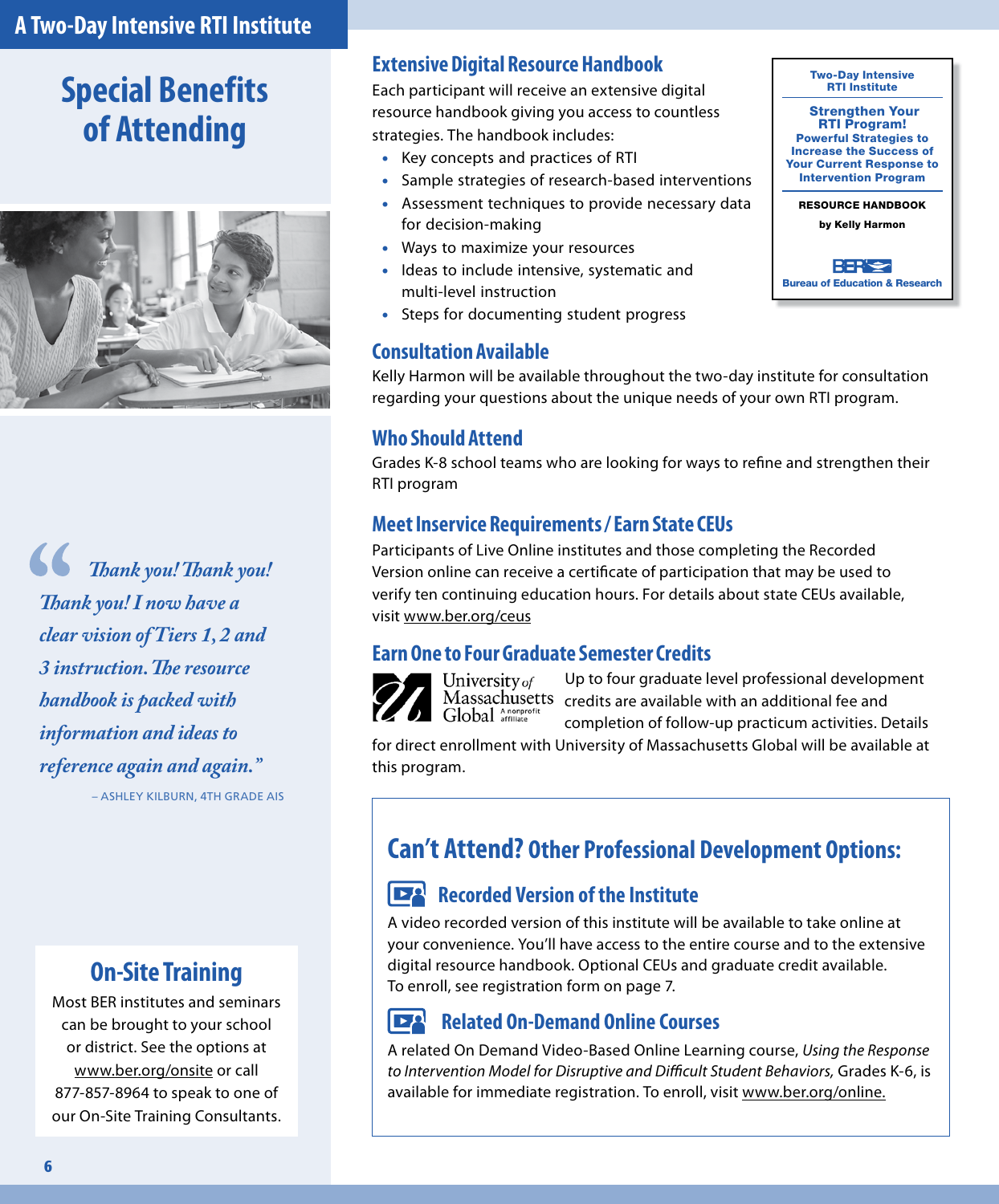## **TWO‑DAY INTENSIVE RTI LEADERSHIP INSTITUTE**

**Strengthen Your RTI Program! Powerful Strategies to Increase the Success of Your Current Response to Intervention Program**

### **Registration (ARH2M1)**

**1. July 13-14, 2022** (Start time: 9 AM Central)

 $-$ or  $-$ 

**2. I'd like to order the recorded version of this institute**

| <b>FIRST NAME</b>                                               | M.L                | <b>LAST NAME</b>                                                 |  |  |  |  |  |
|-----------------------------------------------------------------|--------------------|------------------------------------------------------------------|--|--|--|--|--|
|                                                                 |                    |                                                                  |  |  |  |  |  |
|                                                                 |                    |                                                                  |  |  |  |  |  |
| POSITION, SUBJECT TAUGHT                                        | <b>GRADE LEVEL</b> |                                                                  |  |  |  |  |  |
|                                                                 |                    |                                                                  |  |  |  |  |  |
| SEMINAR LOCATION NUMBER: ______________ (Please see list above) |                    |                                                                  |  |  |  |  |  |
| List additional registrants on a copy of this form              |                    |                                                                  |  |  |  |  |  |
| SCHOOL NAME                                                     |                    |                                                                  |  |  |  |  |  |
|                                                                 |                    |                                                                  |  |  |  |  |  |
|                                                                 |                    |                                                                  |  |  |  |  |  |
| <b>SCHOOL MAILING ADDRESS</b>                                   |                    |                                                                  |  |  |  |  |  |
|                                                                 |                    |                                                                  |  |  |  |  |  |
| <b>CITY &amp; STATE</b>                                         |                    | ZIP CODE                                                         |  |  |  |  |  |
|                                                                 |                    |                                                                  |  |  |  |  |  |
| SCHOOL PHONE NUMBER<br>HOME PHONE NUMBER                        |                    |                                                                  |  |  |  |  |  |
|                                                                 |                    | )                                                                |  |  |  |  |  |
|                                                                 |                    |                                                                  |  |  |  |  |  |
|                                                                 |                    | Registration confirmations and login details are sent via e-mail |  |  |  |  |  |
| E-MAIL ADDRESS (REQUIRED FOR EACH REGISTRANT)                   |                    |                                                                  |  |  |  |  |  |
|                                                                 |                    |                                                                  |  |  |  |  |  |
|                                                                 |                    |                                                                  |  |  |  |  |  |

HOME MAILING ADDRESS

**CITY & STATE ZIP CODE** 

#### **IMPORTANT – PRIORITY ID CODE: EARH2M1 Fill in the six digital label number on the word "ID" or on your email in your email in your email of the word**

## **METHOD OF PAYMENT – Group Discount Available**

**The registration fee is \$595 per person,** for groups of three or more registering at the same time, the fee is \$545 per person. **Payment is due prior to the program.** No cash please.

|                          |  |  |  |   | $\Box$ A check (payable to <b>Bureau of Education &amp; Research</b> ) is attached |  |  |  |
|--------------------------|--|--|--|---|------------------------------------------------------------------------------------|--|--|--|
| $\overline{\phantom{a}}$ |  |  |  | . |                                                                                    |  |  |  |

|                                         | $\Box$ A purchase order is attached, P.O. $\#$ |                                                   |                                                             |  |  |  |  |  |
|-----------------------------------------|------------------------------------------------|---------------------------------------------------|-------------------------------------------------------------|--|--|--|--|--|
|                                         |                                                | (Be sure to include priority ID code on the P.O.) |                                                             |  |  |  |  |  |
| $\Box$ Charge my:                       | $\Box$ MasterCard                              | $\Box$ VISA                                       | $\Box$ Discover                                             |  |  |  |  |  |
|                                         |                                                |                                                   | MO/YR                                                       |  |  |  |  |  |
|                                         |                                                |                                                   | 3 Digit CVV Code: ______________<br>(Found on back of card) |  |  |  |  |  |
| Please print name as it appears on card |                                                |                                                   |                                                             |  |  |  |  |  |

#### **FIVE EASY WAYS TO REGISTER:**

**REGISTER ONLINE at: www.ber.org** 42

- **EMAIL this form to: register@ber.org**
- **PHONE toll-free: 1-800-735-3503**  (Weekdays 5:30 am ‑ 4:00 pm Pacific Time)

#### **FAX this form to: 1-425-453-1134**

**MAIL this form to: Bureau of Education & Research** 915 118th Avenue SE • PO Box 96068 Bellevue, WA 98009‑9668

#### **Program Hours**

- All Live Online institutes start times are described on the cover.
- Check-in 15 minutes prior to the institute.
- Live Online institutes are five hours in length plus breaks.
- Registrants will receive login information by email four days before their Live Online institute.

#### **Fee**

The registration fee is \$595 per person, \$545 per person for groups of three or more registering at the same time. Call us at 1-800-735-3503 for groups of ten or more. **Payment is due prior** 

#### **to the program.**

Fee includes institute registration, a certificate of participation and an extensive digital resource handbook. The fee is the same for Live Online institutes or Recorded institutes.

### **Cancellations/Substitutions**

100% of your paid registration fee will be refunded if you can't attend and notify us at least 10 days before the institute. Late cancellations made prior to the event date will be refunded less a \$15 service fee. Substitutions may be made at any time without charge.

### **Further Questions**

Call the Bureau of Education & Research (800) 735-3503 or visit us online at **www.ber.org**. The Bureau is North America's leading presenter of PD training for professional educators. Programs are based on sound research, are highly practical in content and consistently receive excellent evaluations.

#### **Program Guarantee**

We stand behind the high quality of our programs by providing the following unconditional guarantee: If you are not satisfied with this program, we'll give you a 100% refund of your registration fee.